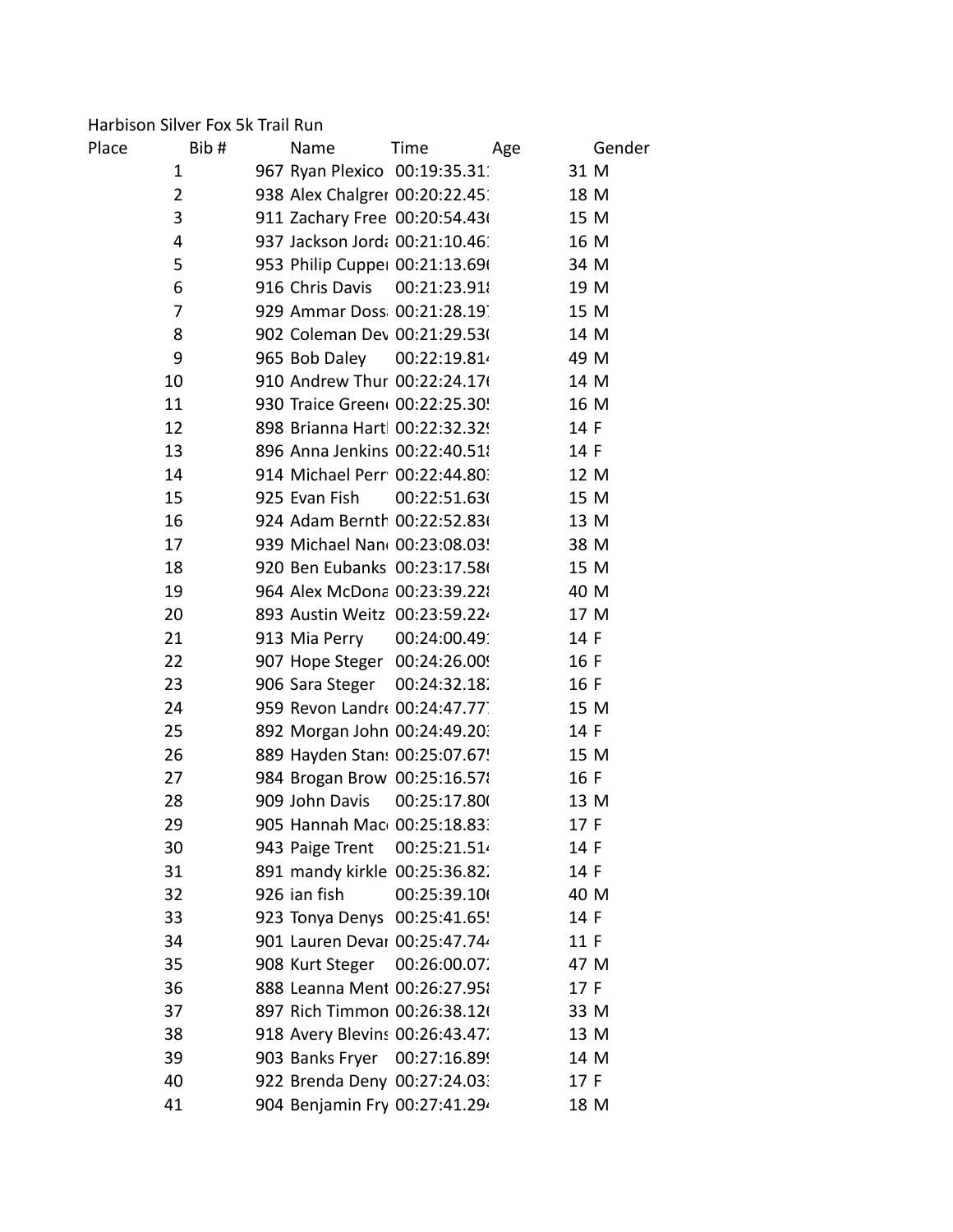| 42 | 899 Mackensie B: 00:27:48.92    |                             | 16 F |  |
|----|---------------------------------|-----------------------------|------|--|
| 43 | 957 Diillon Hite 00:27:58.23!   |                             | 14 M |  |
| 44 | 934 Margaret Toc 00:28:39.83.   |                             | 15 F |  |
| 45 | 931 Peyton Camr 00:28:43.53!    |                             | 15 F |  |
| 46 | 890 Michael Stan 00:29:19.27.   |                             | 44 M |  |
| 47 | 948 Arnold Floyd 00:29:51.22(   |                             | 73 M |  |
| 48 | 927 Stephanie M 00:29:55.219    |                             | 14 F |  |
| 49 | 960 Thomas Beat 00:31:24.42!    |                             | 53 M |  |
| 50 | 952 Brie McGriev 00:31:28.83    |                             | 40 F |  |
| 51 | 933 Mary Toole 00:31:31.754     |                             | 14 F |  |
| 52 | 887 Jacqueline M 00:31:32.664   |                             | 14 F |  |
| 53 | 917 Annie Blevin: 00:31:50.95(  |                             | 15 F |  |
| 54 | 961 Thomas Men 00:31:52.81(     |                             | 45 M |  |
| 55 | 912 Anna Freema 00:31:55.904    |                             | 14 F |  |
| 56 | 944 Dorothy Tren 00:32:01.55!   |                             | 11 F |  |
| 57 | 966 Mario Tudor 00:32:10.98.    |                             | 39 M |  |
| 58 | 947 KAY ORNELA: 00:32:15.37     |                             | 52 F |  |
| 59 | 954 Romy Cuppe: 00:32:19.92.    |                             | 30 F |  |
| 60 | 949 John Davis 00:32:24.96      |                             | 49 M |  |
| 61 | 932 Nicole Williar 00:32:33.44. |                             | 42 F |  |
| 62 |                                 | 962 Henry Holt 00:33:05.764 | 79 M |  |
| 63 | 955 Sarah Lower\ 00:33:59.00.   |                             | 30 F |  |
| 64 | 921 erica nelson                | 00:34:20.424                | 41 F |  |
| 65 | 886 Stephanie Du 00:34:42.73.   |                             | 42 F |  |
| 66 | 950 Gene Crawfo 00:35:06.82     |                             | 41 M |  |
| 67 | 895 Pete Poore 00:36:18.46      |                             | 63 M |  |
| 68 | 900 Stephanie La 00:36:21.92!   |                             | 37 F |  |
| 69 | 946 Harry Strick 00:36:28.25    |                             | 61 M |  |
| 70 | 951 Breck Bowen 00:40:44.09.    |                             | 41 M |  |
| 71 | 915 Jennifer Tudc 00:41:14.65.  |                             | 43 F |  |
| 72 | 919 Sadie Lorick 00:43:46.984   |                             | 11 F |  |
| 73 | 940 Kelley Blocke 00:43:51.86(  |                             | 49 M |  |
| 74 | 941 Brigitte Smitl 00:44:54.134 |                             | 66 F |  |
| 75 | 963 Rocky Sodert 00:47:53.648   |                             | 73 M |  |
| 76 | 958 Marcy Hite                  | 00:48:10.048                | 42 F |  |
| 77 | 885 Dina Mauldir 00:54:19.06.   |                             | 44 F |  |
| 78 | 956 Norene Lowe 01:15:55.43(    |                             | 66 F |  |

Top Males Overall in 5k division.

| Place | Bib# | <b>Name</b>                  | Time | Age | Gender |
|-------|------|------------------------------|------|-----|--------|
|       |      | 967 Ryan Plexico 00:19:35.31 |      |     | 31 M   |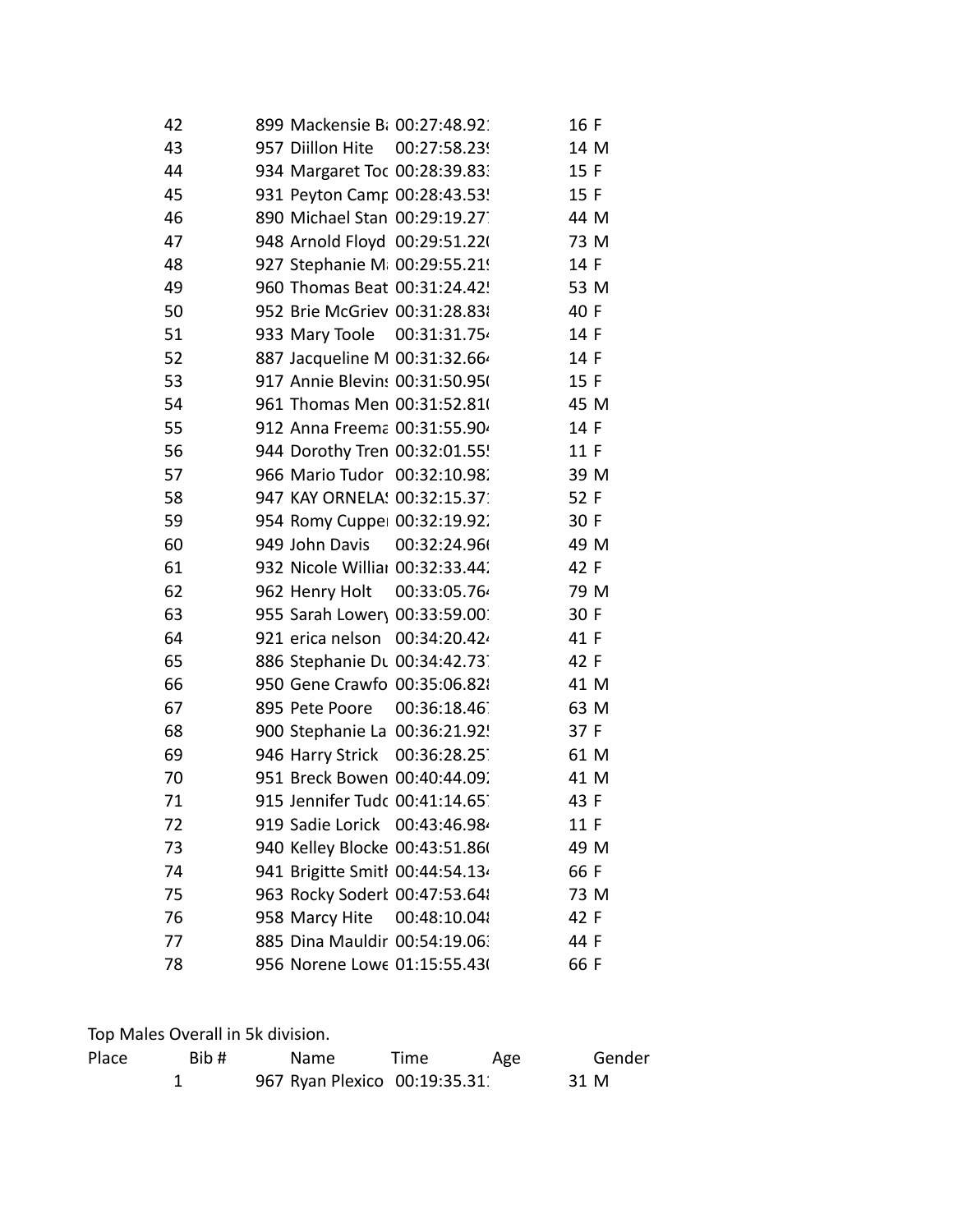Top Females Overall in 5k division.

| Place | Bib# | <b>Name</b>                   | Time | Age |      | Gender |
|-------|------|-------------------------------|------|-----|------|--------|
|       |      | 898 Brianna Hart 00:22:32.329 |      |     | 14 F |        |

#### Male 1-14 in division 5k

| Place | Bib# | Name                           | Time | Age | Gender |
|-------|------|--------------------------------|------|-----|--------|
|       | 1    | 902 Coleman Dev 00:21:29.53(   |      |     | 14 M   |
|       | 2    | 910 Andrew Thur 00:22:24.176   |      |     | 14 M   |
|       | 3    | 914 Michael Perr 00:22:44.80.  |      |     | 12 M   |
|       | 4    | 924 Adam Bernth 00:22:52.836   |      |     | 13 M   |
|       | 5    | 909 John Davis 00:25:17.80     |      |     | 13 M   |
|       | 6    | 918 Avery Blevins 00:26:43.47. |      |     | 13 M   |
|       | 7    | 903 Banks Fryer 00:27:16.899   |      |     | 14 M   |
|       | 8    | 957 Diillon Hite 00:27:58.23   |      |     | 14 M   |

# Male 15-19 in division 5k

| Place | Bib# | Name                          | Time | Age |      | Gender |
|-------|------|-------------------------------|------|-----|------|--------|
|       | 1    | 938 Alex Chalgrer 00:20:22.45 |      |     | 18 M |        |
|       | 2    | 911 Zachary Free 00:20:54.436 |      |     | 15 M |        |
|       | 3    | 937 Jackson Jord: 00:21:10.46 |      |     | 16 M |        |
|       | 4    | 916 Chris Davis 00:21:23.91   |      |     | 19 M |        |
|       | 5    | 929 Ammar Doss 00:21:28.19    |      |     | 15 M |        |
|       | 6    | 930 Traice Green 00:22:25.30! |      |     | 16 M |        |
|       | 7    | 925 Evan Fish 00:22:51.63(    |      |     | 15 M |        |
|       | 8    | 920 Ben Eubanks 00:23:17.58   |      |     | 15 M |        |
|       | 9    | 893 Austin Weitz 00:23:59.22  |      |     | 17 M |        |
|       | 10   | 959 Revon Landre 00:24:47.77. |      |     | 15 M |        |
|       | 11   | 889 Hayden Stan: 00:25:07.67! |      |     | 15 M |        |
|       | 12   | 904 Benjamin Fry 00:27:41.294 |      |     | 18 M |        |

# Male 30-34 in division 5k

| Place | Bib# | Name                           | Time                         | Age | Gender |
|-------|------|--------------------------------|------------------------------|-----|--------|
|       |      | 953 Philip Cupper 00:21:13.696 |                              |     | 34 M   |
|       |      |                                | 897 Rich Timmon 00:26:38.12( |     | 33 M   |

#### Male 35-39 in division 5k

| Place | Bib# | <b>Name</b>                  | Time | Age | Gender |
|-------|------|------------------------------|------|-----|--------|
|       |      | 939 Michael Nan 00:23:08.03! |      |     | 38 M   |
|       |      | 966 Mario Tudor 00:32:10.98. |      |     | 39 M   |

#### Male 40-44 in division 5k

| Place | Bib# | <b>Name</b> | Time | Age | Gender |
|-------|------|-------------|------|-----|--------|
|-------|------|-------------|------|-----|--------|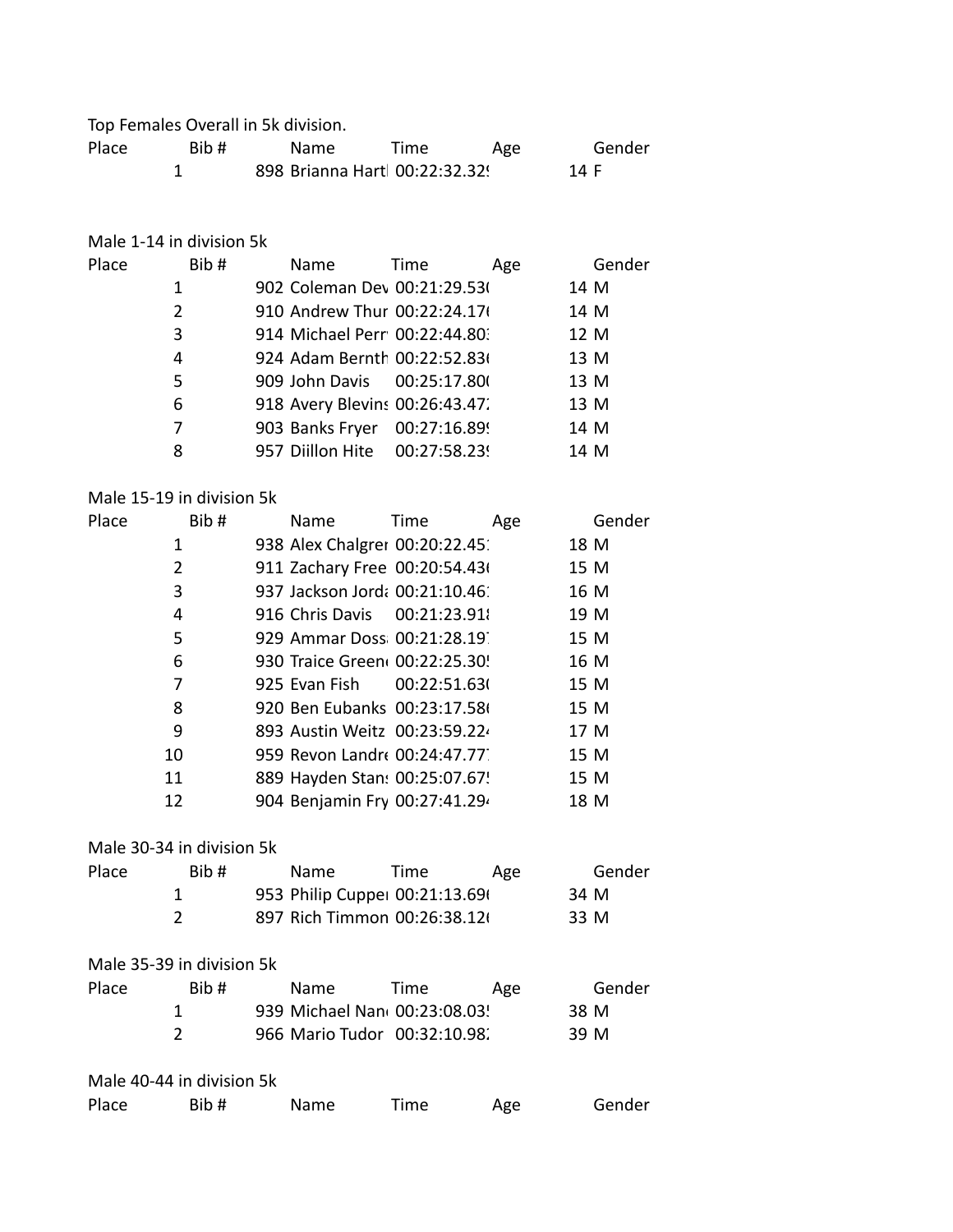|                            | 1              | 964 Alex McDona 00:23:39.22    |              |     | 40 M   |
|----------------------------|----------------|--------------------------------|--------------|-----|--------|
|                            | $\overline{2}$ | 926 ian fish                   | 00:25:39.10  |     | 40 M   |
|                            | 3              | 890 Michael Stan 00:29:19.27   |              |     | 44 M   |
|                            | 4              | 950 Gene Crawfo 00:35:06.82    |              |     | 41 M   |
|                            | 5              | 951 Breck Bowen 00:40:44.09.   |              |     | 41 M   |
|                            |                |                                |              |     |        |
| Male 45-49 in division 5k  |                |                                |              |     |        |
| Place                      | Bib#           | Name                           | Time         | Age | Gender |
|                            | 1              | 965 Bob Daley                  | 00:22:19.814 |     | 49 M   |
|                            | $\overline{2}$ | 908 Kurt Steger 00:26:00.07.   |              |     | 47 M   |
|                            | 3              | 961 Thomas Men 00:31:52.81(    |              |     | 45 M   |
|                            | 4              | 949 John Davis 00:32:24.96     |              |     | 49 M   |
|                            | 5              | 940 Kelley Blocke 00:43:51.86( |              |     | 49 M   |
|                            |                |                                |              |     |        |
| Male 50-54 in division 5k  |                |                                |              |     |        |
| Place                      | Bib#           | Name                           | Time         | Age | Gender |
|                            | 1              | 960 Thomas Beat 00:31:24.42!   |              |     | 53 M   |
| Male 60-64 in division 5k  |                |                                |              |     |        |
| Place                      | Bib#           | Name                           | Time         | Age | Gender |
|                            | 1              | 895 Pete Poore                 | 00:36:18.46  |     | 63 M   |
|                            | $\overline{2}$ | 946 Harry Strick               | 00:36:28.25  |     | 61 M   |
|                            |                |                                |              |     |        |
| Male 70-99 in division 5k  |                |                                |              |     |        |
| Place                      | Bib#           | Name                           | Time         | Age | Gender |
|                            | 1              | 948 Arnold Floyd 00:29:51.22(  |              |     | 73 M   |
|                            | $\overline{2}$ | 962 Henry Holt                 | 00:33:05.764 |     | 79 M   |
|                            | 3              | 963 Rocky Sodert 00:47:53.648  |              |     | 73 M   |
|                            |                |                                |              |     |        |
| Female 1-14 in division 5k |                |                                |              |     |        |
| Place                      | Bib#           | Name                           | Time         | Age | Gender |
|                            | 1              | 896 Anna Jenkins 00:22:40.51   |              |     | 14 F   |
|                            | $\overline{2}$ | 913 Mia Perry                  | 00:24:00.49  |     | 14 F   |
|                            | 3              | 892 Morgan John 00:24:49.20.   |              |     | 14 F   |
|                            | 4              | 943 Paige Trent                | 00:25:21.514 |     | 14 F   |
|                            | 5              | 891 mandy kirkle 00:25:36.82.  |              |     | 14 F   |
|                            | 6              | 923 Tonya Denys 00:25:41.65!   |              |     | 14 F   |
|                            | 7              | 901 Lauren Devar 00:25:47.74   |              |     | 11 F   |
|                            | 8              | 927 Stephanie M 00:29:55.219   |              |     | 14 F   |
|                            | 9              | 933 Mary Toole 00:31:31.754    |              |     | 14 F   |
|                            | 10             | 887 Jacqueline M 00:31:32.664  |              |     | 14 F   |
|                            | 11             | 912 Anna Freema 00:31:55.904   |              |     | 14 F   |
|                            | 12             | 944 Dorothy Tren 00:32:01.55!  |              |     | 11 F   |